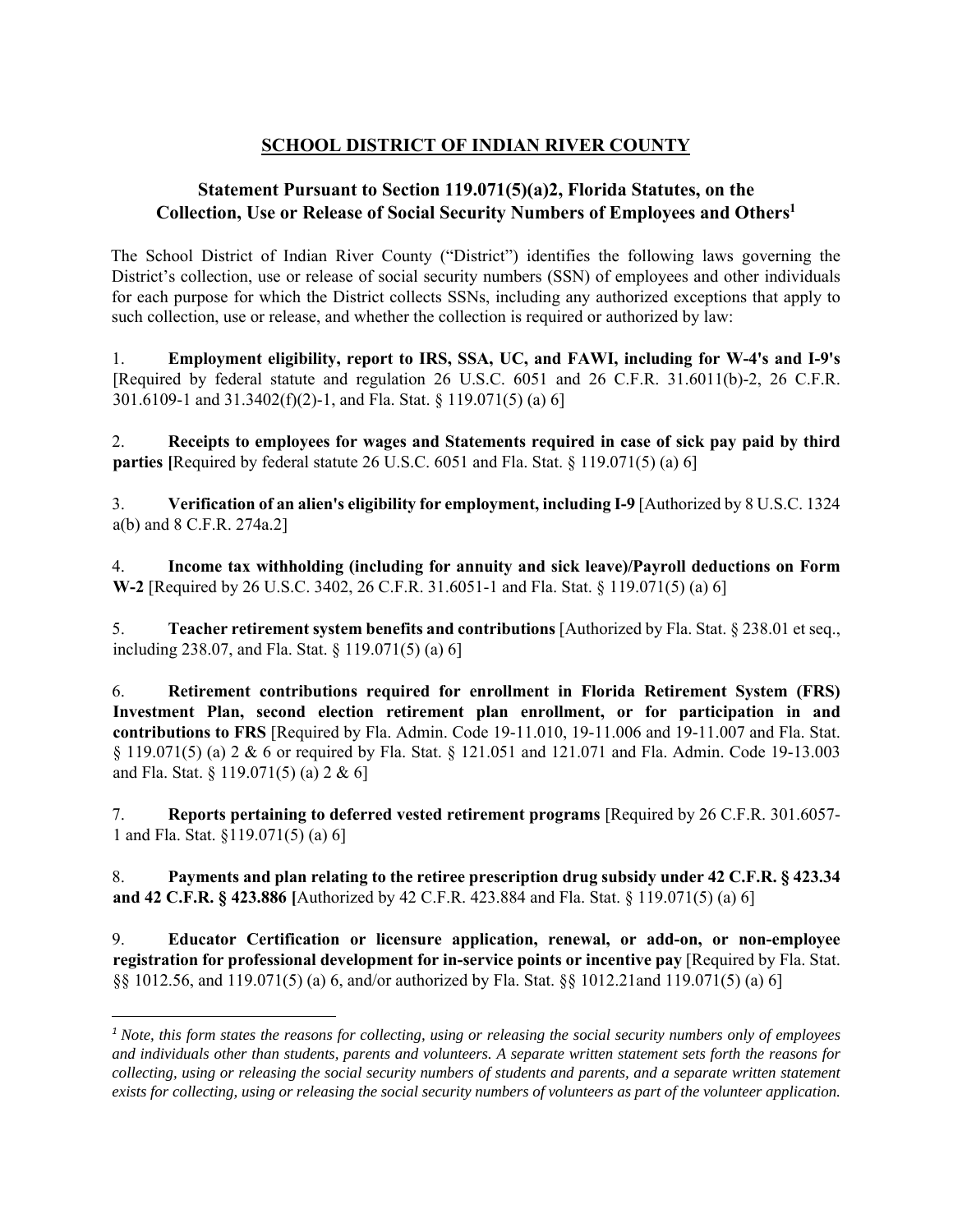10. **Criminal history, Level 1 and level 2 background checks / Identifiers for processing fingerprints by Department of Law Enforcement/, if SSN is available** [Required by Fla. Admin. Code 11C-6.003 and Fla. Stat. § 119.071(5) (a) 6]

11. **Registration information regarding sexual predators and sexual offenders [**Authorized by Fla. Stat. § 943.04351 and required by Fla. Stat. § 119.071(5) (a) 2 & 6]

12. **Reports on staff required to be submitted to Florida Department of Education (DOE), including but not limited to Out-of-County/Out-of-State Verification of Highly Qualified** [Authorized and required by Fla. Stat. § 119.071(5) (a) 2 & 6 and/or EDGAR at 34 CFR 80.40(a) or Fla. Stat. § 1008.32]

13. **Social security contributions** [Required by Fla. Admin. Code 60S-3.010 and Fla. Stat. § 119.071(5) (a) 2 & 6]

14. **State directory of new hires (including for determining support obligations and eligibility for several federal and state programs)** [Required by federal law 42 U.S.C. 653a and Fla. Stat. § 409.2576 and Fla. Stat. § 119.071(5) (a) ]

15. **Notice to Payor and Income Deduction notices for child support, or for alimony and child support** [Required by Fla. Stat. § 61.1301 (2)(e) and Fla. Stat. § 119.071(5) (a)]

16. **Child support enforcement** [Required by 45 C.F.R. 307.11 and Fla. Stat. § 61.13, 742.10 or 409.256.3 or 742.031]

17. **Garnishment payment pursuant to a Notice of Levy** [Required by Fla. Admin. Code 12E-1.028m and Fla. Stat. § 119.071(5) (a)]

18. **Request from depository for support payments** [Required by Fla. Stat. § 61.181 (3)(b) and Fla. Stat. § 119.071(5) (a)]

19. **Record of remuneration paid to employees** [Required by federal regulation 20 C.F.R. 404.1225, Fla. Admin. Code 60BB-2.032, and Fla. Stat. § 119.071(5) (a) 6]

20. **Unemployment benefits and short-term compensation plan** [Required by Fla. Stat. Ch. 443, including 443.1116, and Fla. Stat. § 119.071(5)(a)6]

21. **Unemployment reports from District** [Required by Fla. Admin. Code 60BB-2.023 and Fla. Stat.  $§ 119.071(5)$  (a) 6]

22. **Income information disclosure to HUD** [Required by federal regulation 24 C.F.R. 5.214 et seq. and Fla. Stat. § 119.071(5)(a)6]

23. **Vendors/Consultants that District reasonably believes would receive a 1099 form if a tax identification number is not provided Including for IRS form W-9.** [Required by 26 C.F.R. § 31.3406-0, 26 C.F.R. § 301.6109-1, and Fla. Stat. § 119.071(5) (a) 2 & 6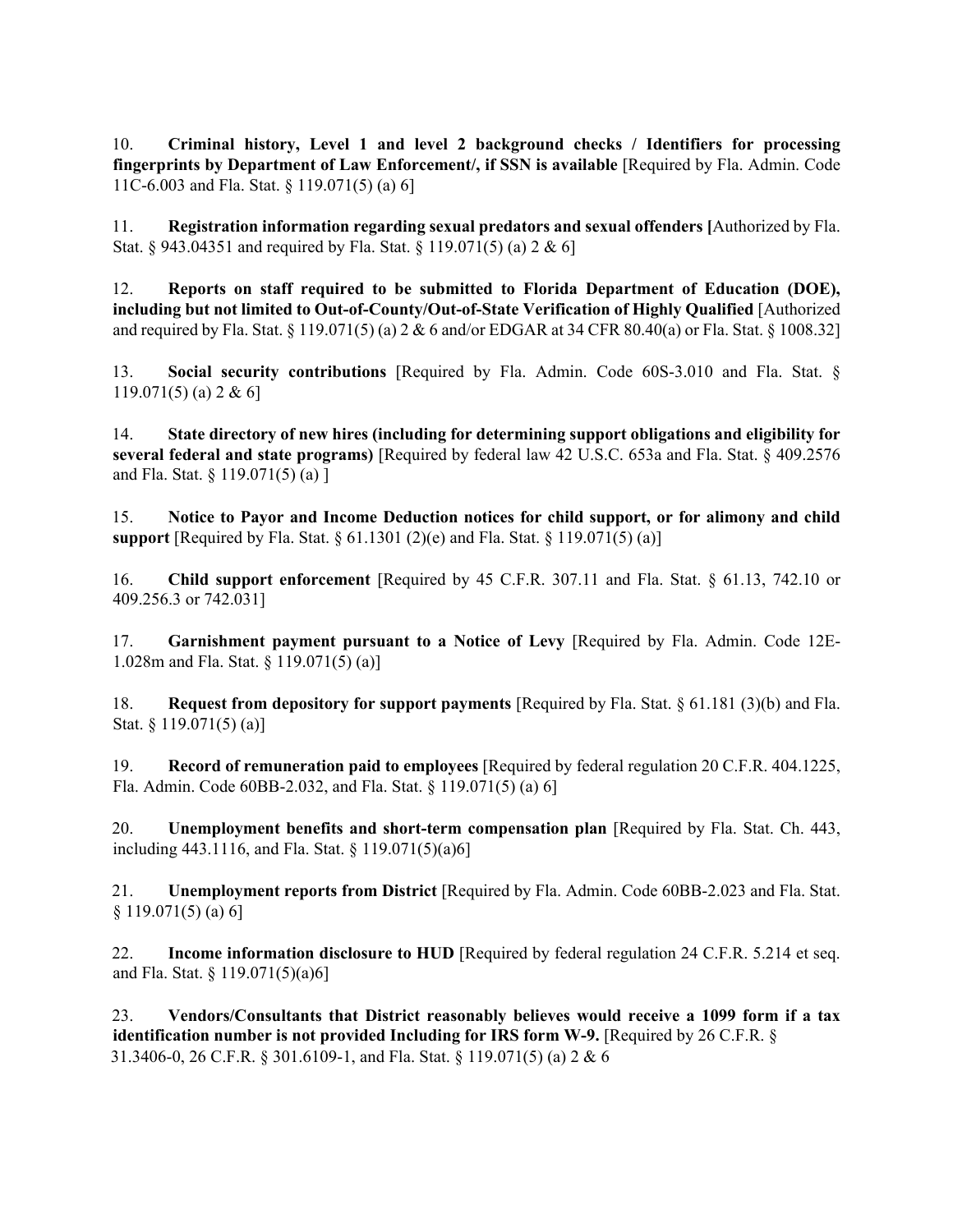24. **Tort claims and tort notices of claim against the School Board** [Required by Fla. Stat. § 768.28 (6), and Fla. Stat. § 119.071(5) (a) 6]

- 25. **Reporting to and reports of worker's compensation injury or death, including for DWC-1**  [Required by Fla. Stat. §440.185 and Fla. Admin. Code 69L-3.003 et seq. and Fla. Stat. § 119.071(5) (a)
- 6]
- 26. **Worker's compensation petitions for benefits and responses thereto** [Authorized by Fla. Admin. Code 60Q-6.103 and Fla. Stat. § 119.071(5) (a) 6]
- 27. **The disclosure of the social security number is for the purpose of the administration of health benefits for a District employee or his or her dependents** [Required by Fla. Stat. § 119.071(5)(a) 6]
- 28. **The disclosure of the social security number is for the purpose of the administration of a pension fund administered for the District employee's retirement fund, deferred compensation plan, or defined contribution plan** [Required by Fla. Stat. § 119.071(5)(a)6]
- 29. **Use of motor vehicle information from the Department of Motor Vehicles for the District to carry out its functions and to verify the accuracy of information submitted by agent or employee to District, including to prevent fraud, in connection with insurance investigations, and to verify a commercial driver's license** [Authorized allowed by federal law 18 U.S.C. 2721 et seq. and Fla. Stat.  $§ 119.071(5) (a) 6]$
- 30. **Authorization for direct deposit of funds by electronic or other medium to a payee's account**  [Required by Fla. Admin. Code 6A-1.0012 and Fla. Stat. § 119.071(5) (a) 6]
- 31. **Identification of blood donors** [Authorized by 42 U.S.C. 405 (c)(2)(D)(i)]
- 32. **Employee's and former employee's request for report of exposure to radiation [**Authorized by 41 C.F.R. 50-204.33 and .3]
- 33. **Collection and/ or disclosure are imperative or necessary for the performance of the District's duties and responsibilities as prescribed by law, including but not limited for password identification to the District's network** [Authorized by Fla. Stat. § 119.071(5) (a) 6 and required by Fla. Stat. § 119.071(5) (a) 2]
- 34. **The disclosure of the social security number is expressly required by federal or state law or a court order** [Required by Fla. Stat. §§ 1012.56 and 119.071(5) (a) 6]
- 35. **The individual expressly consents in writing to the disclosure of his or her social security number**  [Allowed by Fla. Stat. § 119.071(5) (a) 6]
- 36. **The disclosure of the social security number is made to prevent and combat terrorism to comply with the USA Patriot Act of 2001, Pub. L. No. 107-56, or Presidential Executive Order 13224**  [Required by Fla. Stat. § 119.071(5) (a) 6]